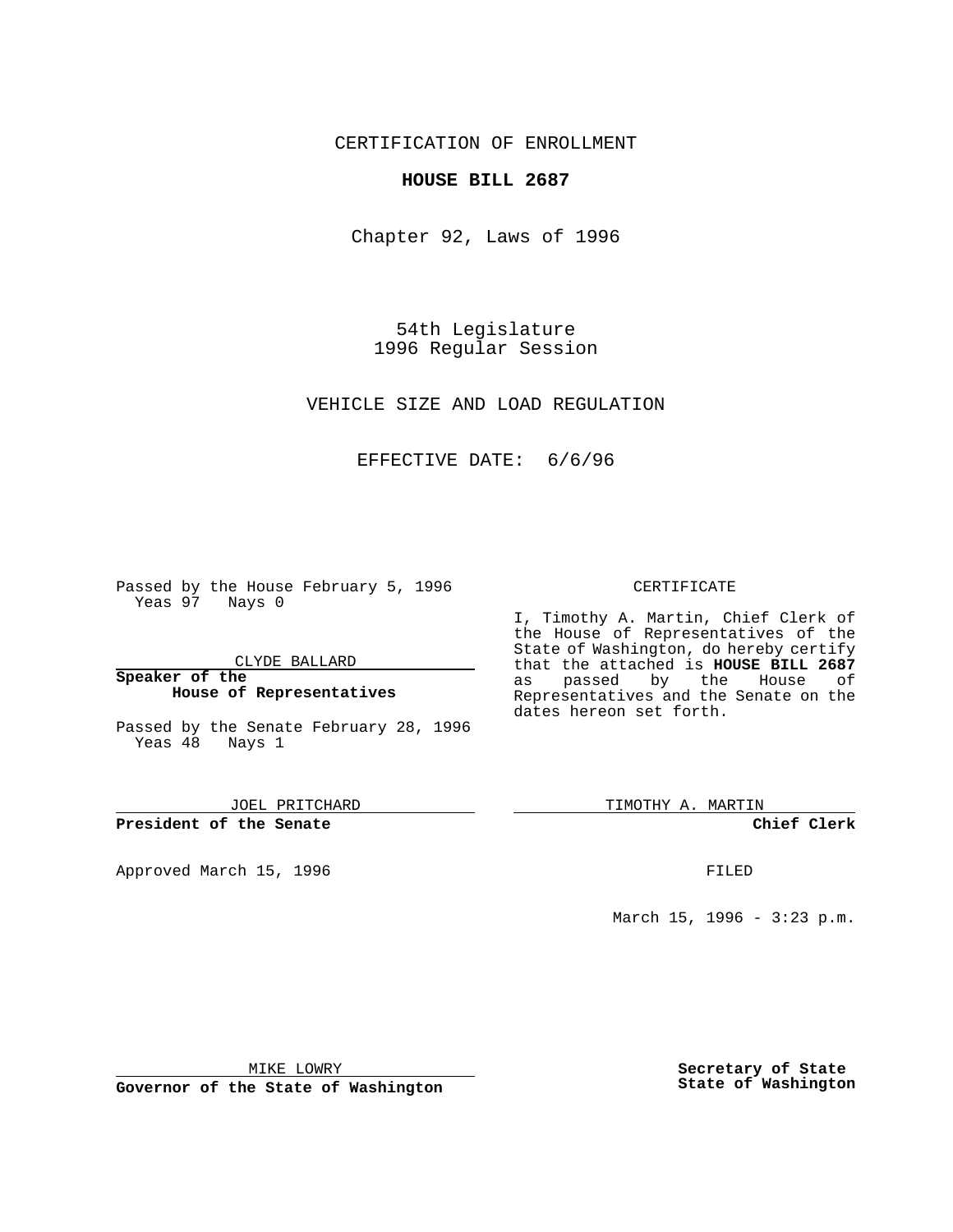# **HOUSE BILL 2687** \_\_\_\_\_\_\_\_\_\_\_\_\_\_\_\_\_\_\_\_\_\_\_\_\_\_\_\_\_\_\_\_\_\_\_\_\_\_\_\_\_\_\_\_\_\_\_

\_\_\_\_\_\_\_\_\_\_\_\_\_\_\_\_\_\_\_\_\_\_\_\_\_\_\_\_\_\_\_\_\_\_\_\_\_\_\_\_\_\_\_\_\_\_\_

Passed Legislature - 1996 Regular Session

#### **State of Washington 54th Legislature 1996 Regular Session**

**By** Representatives Robertson, R. Fisher and K. Schmidt; by request of Department of Transportation

Read first time 01/16/96. Referred to Committee on Transportation.

 AN ACT Relating to vehicle size and load regulation; amending RCW 46.44.096 and 46.44.105; and prescribing penalties.

BE IT ENACTED BY THE LEGISLATURE OF THE STATE OF WASHINGTON:

 **Sec. 1.** RCW 46.44.096 and 1993 c 102 s 6 are each amended to read as follows:

 In determining fees according to RCW 46.44.0941, mileage on state primary and secondary highways shall be determined from the planning survey records of the department of transportation, and the gross weight of the vehicle or vehicles, including load, shall be declared by the applicant. Overweight on which fees shall be paid will be gross loadings in excess of loadings authorized by law or axle loadings in excess of loadings authorized by law, whichever is the greater. Loads which are overweight and oversize shall be charged the fee for the overweight permit without additional fees being assessed for the oversize features.

 Special permits issued under RCW 46.44.047, 46.44.0941, or 46.44.095, may be obtained from offices of the department of transportation, ports of entry, or other agents appointed by the department.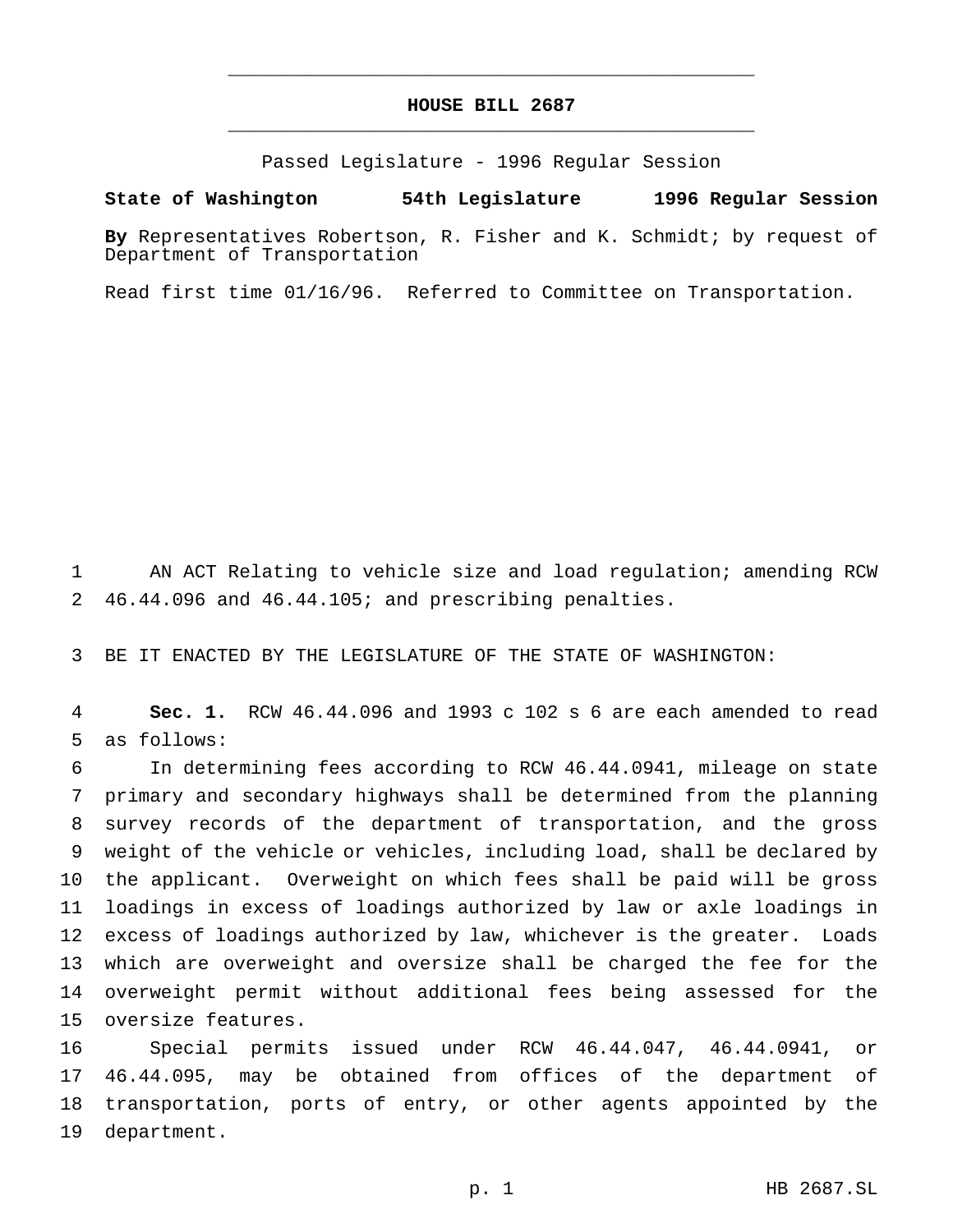The department may appoint agents for the purposes of selling special motor vehicle permits, temporary additional tonnage permits, and log tolerance permits. Agents so appointed may retain three dollars and fifty cents for each permit sold to defray expenses incurred in handling and selling the permits. If the fee is collected by the department of transportation, the department shall certify the fee so collected to the state treasurer for deposit to the credit of the motor vehicle fund.

9 The department may select a third party contractor, by means of 10 competitive bid, to perform the department's permit issuance function, as provided under RCW 46.44.090. Factors the department shall 12 consider, but is not limited to, in the selection of a third party contractor are economic benefit to both the department and the motor 14 carrier industry, and enhancement of the overall level of permit 15 service. For purposes of this section, "third party contractor" means a business entity that is authorized by the department to issue special 17 permits. The transportation commission may adopt rules specifying the criteria that a business entity must meet in order to qualify as a 19 third party contractor under this section.

 Fees established in RCW 46.44.0941 shall be paid to the political body issuing the permit if the entire movement is to be confined to roads, streets, or highways for which that political body is responsible. When a movement involves a combination of state highways, county roads, and/or city streets the fee shall be paid to the state department of transportation. When a movement is confined within the city limits of a city or town upon city streets, including routes of state highways on city streets, all fees shall be paid to the city or town involved. A permit will not be required from city or town authorities for a move involving a combination of city or town streets and state highways when the move through a city or town is being confined to the route of the state highway. When a move involves a combination of county roads and city streets the fee shall be paid to the county authorities, but the fee shall not be collected nor the 34 county permit issued until valid permits are presented showing that the city or town authorities approve of the move in question. When the movement involves only county roads the fees collected shall be paid to the county involved. Fees established shall be paid to the political body issuing the permit if the entire use of the vehicle during the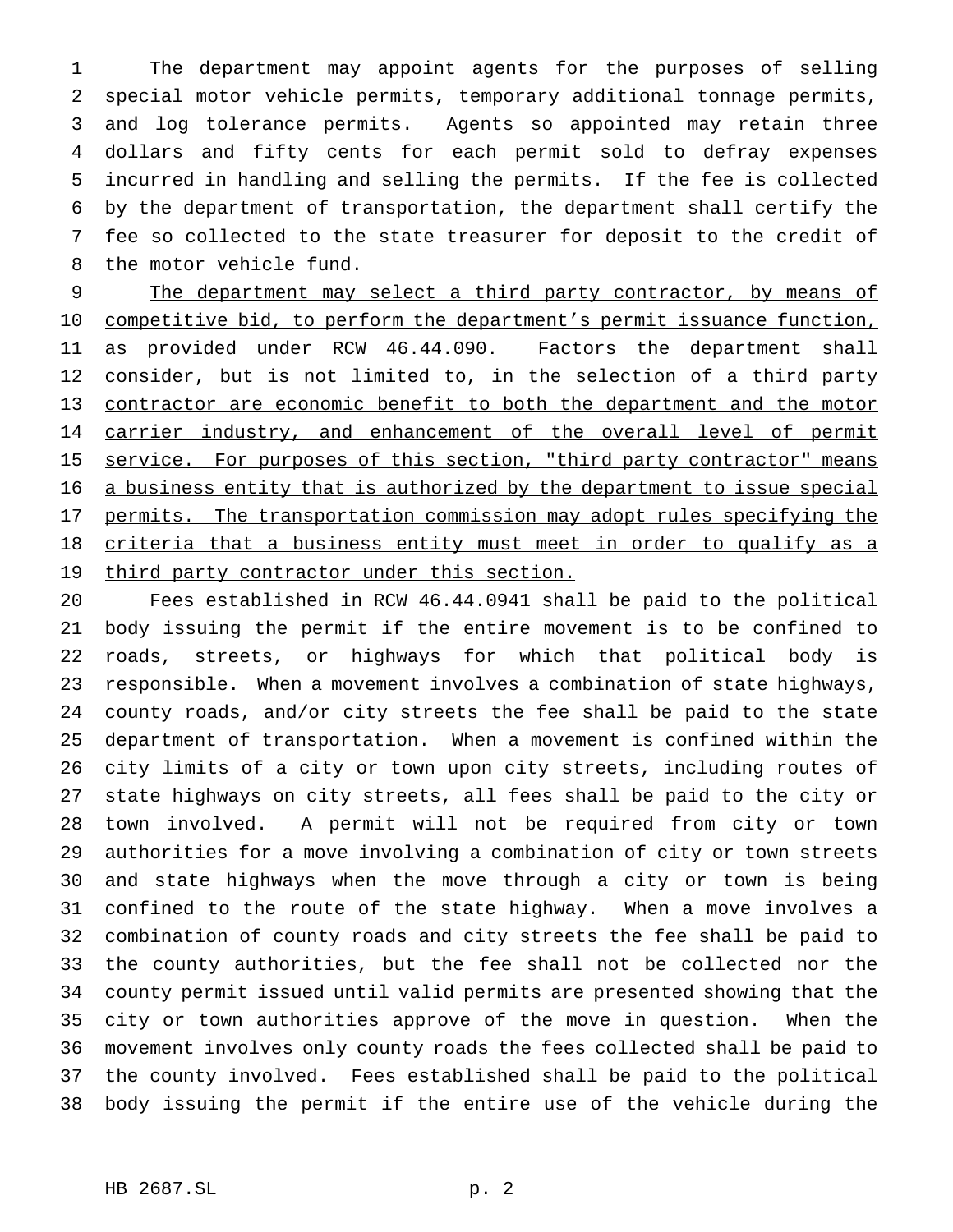1 period covered by the permit shall be confined to the roads, streets, 2 or highways for which that political body is responsible.

3 **Sec. 2.** RCW 46.44.105 and 1993 c 403 s 4 are each amended to read 4 as follows:

5 (1) Violation of any of the provisions of ((RCW 46.44.041, 46.44.042, 46.44.047, 46.44.090, 46.44.091, and 46.44.095, or failure to obtain a permit as provided by RCW 46.44.090 and 46.44.095, or misrepresentation of the size or weight of any load or failure to follow the requirements and conditions of a permit issued hereunder)) 10 this chapter is a traffic infraction, and upon the first finding thereof shall be assessed a basic penalty of not less than fifty 12 dollars; and upon a second finding thereof shall be assessed a basic penalty of not less than seventy-five dollars; and upon a third or subsequent finding shall be assessed a basic penalty of not less than one hundred dollars.

 (2) In addition to the penalties imposed in subsection (1) of this section, any person violating RCW 46.44.041, 46.44.042, 46.44.047, 18 46.44.090, 46.44.091, or 46.44.095 shall be assessed a penalty for each pound overweight, as follows:

20 (a) One pound through four thousand pounds overweight is three 21 cents for each pound  $((of excess weight))$  ;

22 (b) Four thousand one pounds through ten thousand pounds overweight 23 is one hundred twenty dollars plus twelve cents per pound for each 24 additional pound over four thousand pounds overweight;

25 (c) Ten thousand one pounds through fifteen thousand pounds 26 overweight is eight hundred forty dollars plus sixteen cents per pound 27 for each additional pound over ten thousand pounds overweight;

28 (d) Fifteen thousand one pounds through twenty thousand pounds 29 overweight is one thousand six hundred forty dollars plus twenty cents 30 per pound for each additional pound over fifteen thousand pounds 31 overweight;

32 (e) Twenty thousand one pounds and more is two thousand six hundred 33 forty dollars plus thirty cents per pound for each additional pound 34 over twenty thousand pounds overweight.

 Upon a first violation in any calendar year, the court may suspend the penalty for five hundred pounds of excess weight for each axle on any vehicle or combination of vehicles, not to exceed a two thousand pound suspension. In no case may the basic penalty assessed in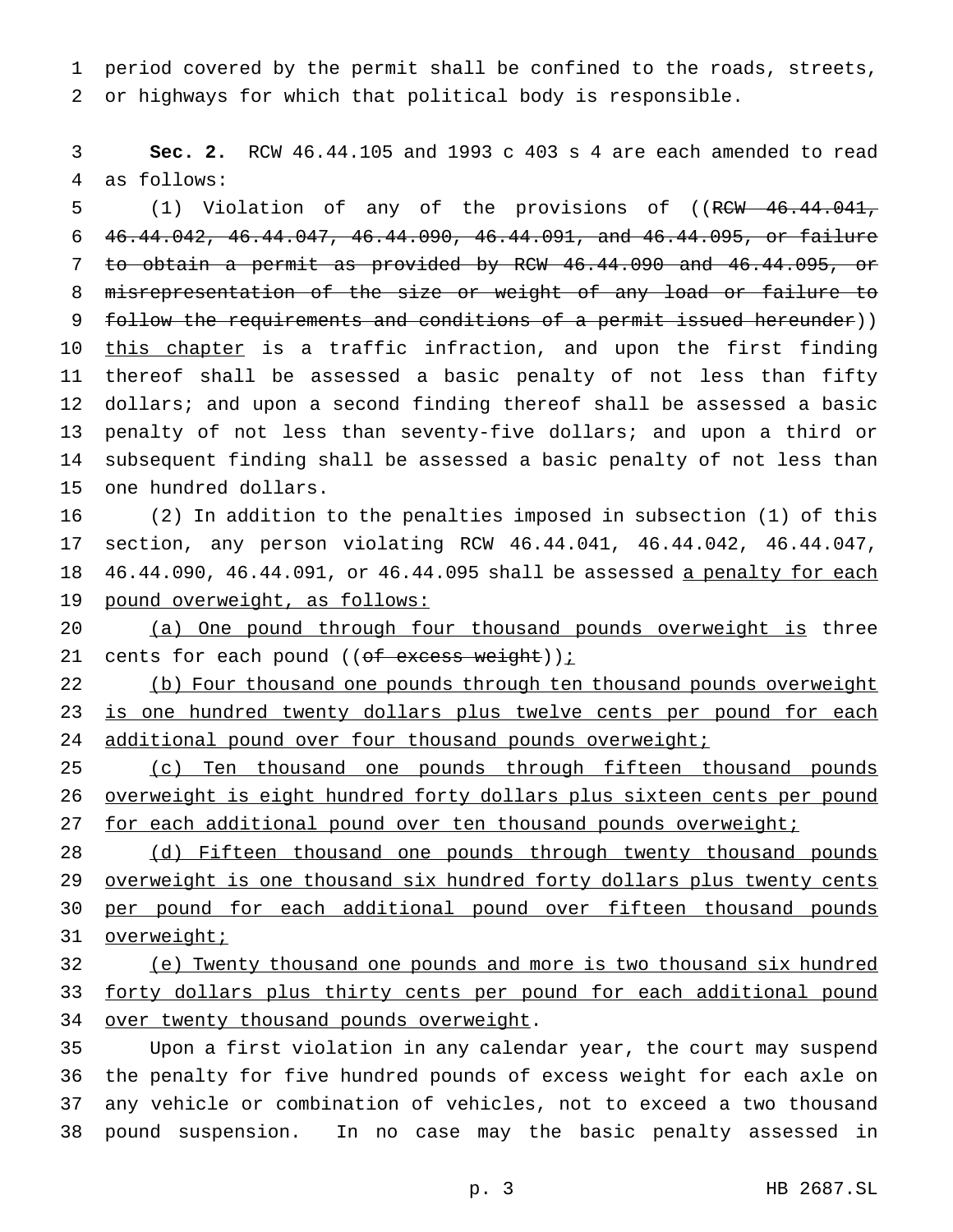1 subsection (1) of this section or the additional penalty assessed in subsection (2) of this section, except as provided for the first 3 violation, be suspended.

 (3) Whenever any vehicle or combination of vehicles is involved in two violations of RCW 46.44.041, 46.44.042, 46.44.047, 46.44.090, 46.44.091, or 46.44.095 during any twelve-month period, the court may suspend the certificate of license registration of the vehicle or combination of vehicles for not less than thirty days. Upon a third or succeeding violation in any twelve-month period, the court shall suspend the certificate of license registration for not less than thirty days. Whenever the certificate of license registration is suspended, the court shall secure such certificate and immediately forward the same to the director with information concerning the suspension.

 (4) Any person found to have violated any posted limitations of a highway or section of highway shall be assessed a monetary penalty of not less than one hundred and fifty dollars, and the court shall in addition thereto upon second violation within a twelve-month period involving the same power unit, suspend the certificate of license registration for not less than thirty days.

 (5) It is unlawful for the driver of a vehicle to fail or refuse to stop and submit the vehicle and load to a weighing, or to fail or refuse, when directed by an officer upon a weighing of the vehicle to stop the vehicle and otherwise comply with the provisions of this section. It is unlawful for a driver of a commercial motor vehicle as defined in RCW 46.32.005, other than the driver of a bus as defined in RCW 46.32.005(2), to fail or refuse to stop at a weighing station when proper traffic control signs indicate scales are open.

 Any police officer is authorized to require the driver of any vehicle or combination of vehicles to stop and submit to a weighing either by means of a portable or stationary scale and may require that the vehicle be driven to the nearest public scale. Whenever a police officer, upon weighing a vehicle and load, determines that the weight is unlawful, the officer may require the driver to stop the vehicle in a suitable location and remain standing until such portion of the load is removed as may be necessary to reduce the gross weight of the vehicle to the limit permitted by law. If the vehicle is loaded with grain or other perishable commodities, the driver shall be permitted to proceed without removing any of the load, unless the gross weight of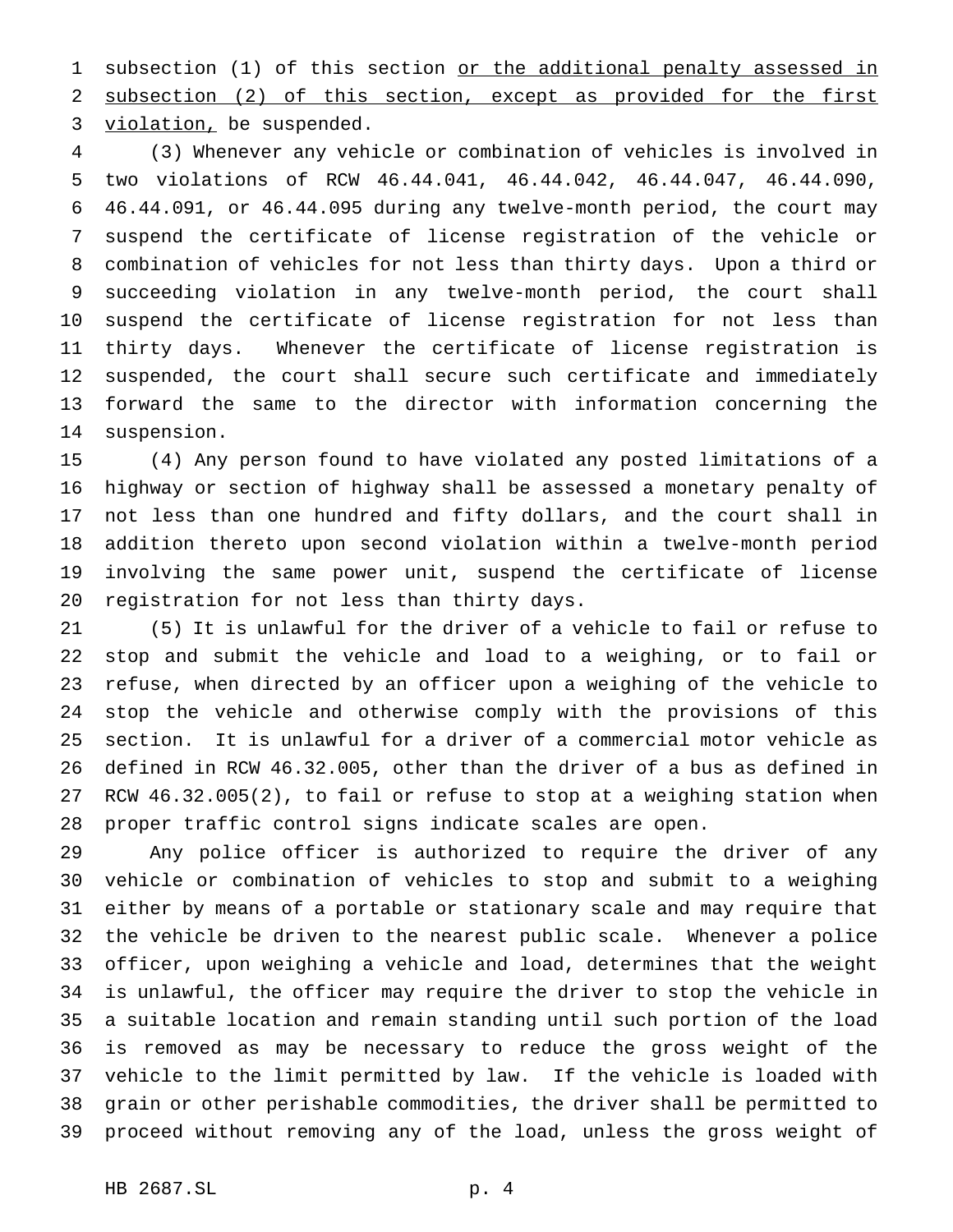the vehicle and load exceeds by more than ten percent the limit permitted by this chapter. The owner or operator of the vehicle shall care for all materials unloaded at the risk of the owner or operator. Any vehicle whose driver or owner represents that the vehicle is disabled or otherwise unable to proceed to a weighing location shall have its load sealed or otherwise marked by any police officer. The owner or driver shall be directed that upon completion of repairs, the vehicle shall submit to weighing with the load and markings and/or seal intact and undisturbed. Failure to report for weighing, appearing for weighing with the seal broken or the markings disturbed, or removal of any cargo prior to weighing is unlawful. Any person so convicted shall 12 be fined ((five hundred)) one thousand dollars, and in addition the certificate of license registration shall be suspended for not less than thirty days.

 (6) Any other provision of law to the contrary notwithstanding, district courts having venue have concurrent jurisdiction with the superior courts for the imposition of any penalties authorized under this section.

 (7) For the purpose of determining additional penalties as provided 20 by subsection (2) of this section, "((excess weight)) overweight" means 21 the poundage in excess of the maximum allowable gross weight or 22  $axle/axle$  grouping weight prescribed by RCW 46.44.041 ((and)), 23 46.44.042 ((plus the weights allowed by RCW)), 46.44.047, 46.44.091, and 46.44.095.

 (8) The penalties provided in subsections (1) and (2) of this section shall be remitted as provided in chapter 3.62 RCW or RCW 10.82.070. For the purpose of computing the basic penalties and 28 additional penalties to be imposed under ((the provisions of)) 29 subsections (1) and (2) of this section, the convictions shall be on the same vehicle or combination of vehicles within a twelve-month period under the same ownership.

 (9) Any state patrol officer or any weight control officer who finds any person operating a vehicle or a combination of vehicles in violation of the conditions of a permit issued under RCW 46.44.047, 46.44.090, and 46.44.095 may confiscate the permit and forward it to the state department of transportation which may return it to the permittee or revoke, cancel, or suspend it without refund. The department of transportation shall keep a record of all action taken upon permits so confiscated, and if a permit is returned to the